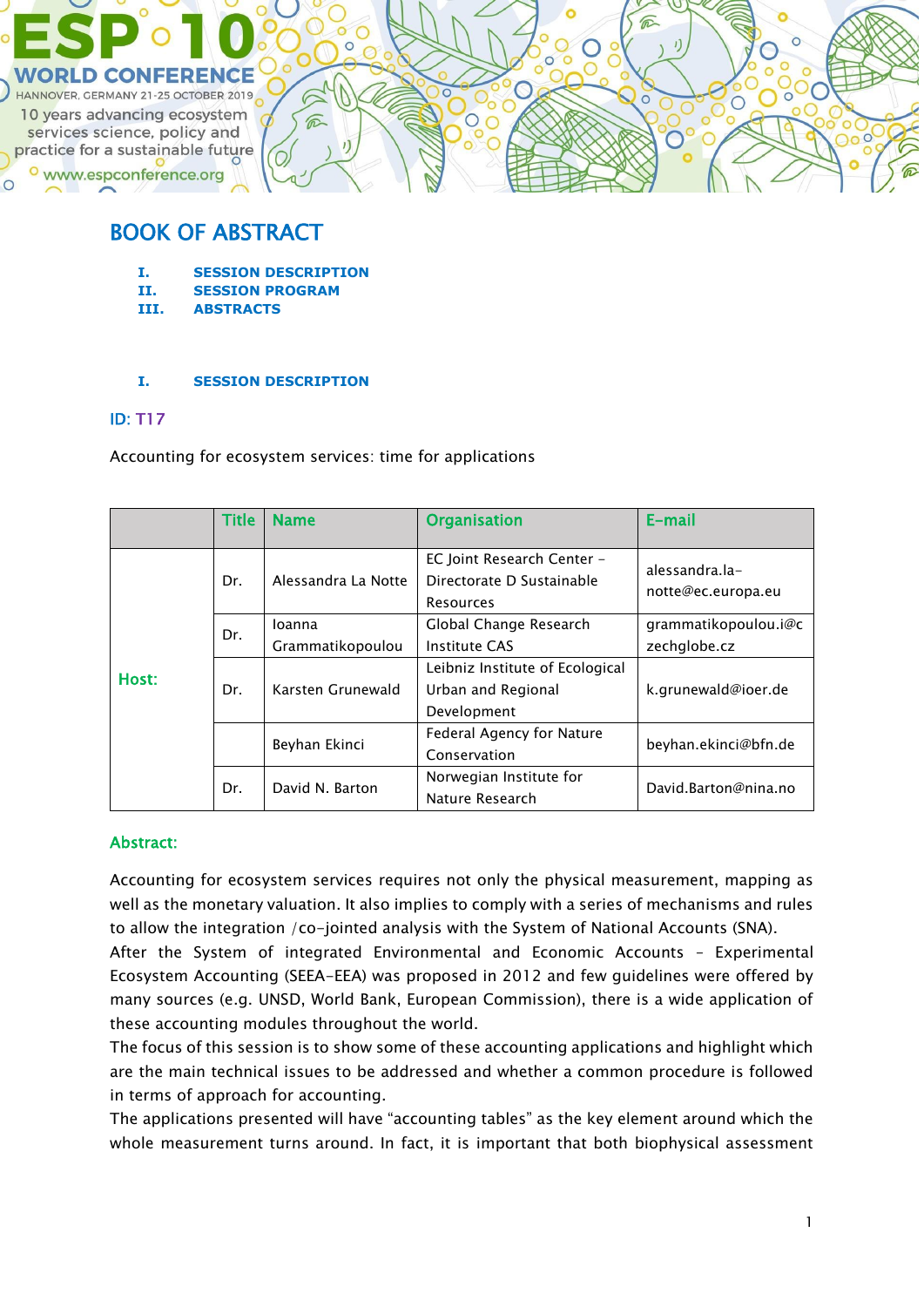

and monetary valuation are presented consistently within the accounting frame of SEEA EEA, pointing out the elements of coherence with the SNA.

A precious value added to this session is the "policy use": examples of accounting should be in line with countries' policy priorities. Although ecosystem accounting is still in an experimental phase, its accomplishment needs to prove the usefulness. The effort to compile any accounting

table is expected to be justified by policy relevance. We hope through this session to provide an interim milestone in the long path toward an integrated accounting system for Natural Capital.

### Goals and objectives of the session:

The goal of this session is to present a number of applications of ecosystem and ecosystem services accounts. The presentation of accounting modules is the key element. A valuable additional contribution is to show the policy uses of ecosystem accounts.

### Planned output / Deliverables:

Joint publication JRC and BfN (proposal to be developed and confirmed).

### Related to ESP Working Group/National Network:

Thematic working group: TWG 17 – [ES Accounting & Greening the economy](https://www.es-partnership.org/community/workings-groups/thematic-working-groups/twg-17-es-accounting-greening-the-economy/)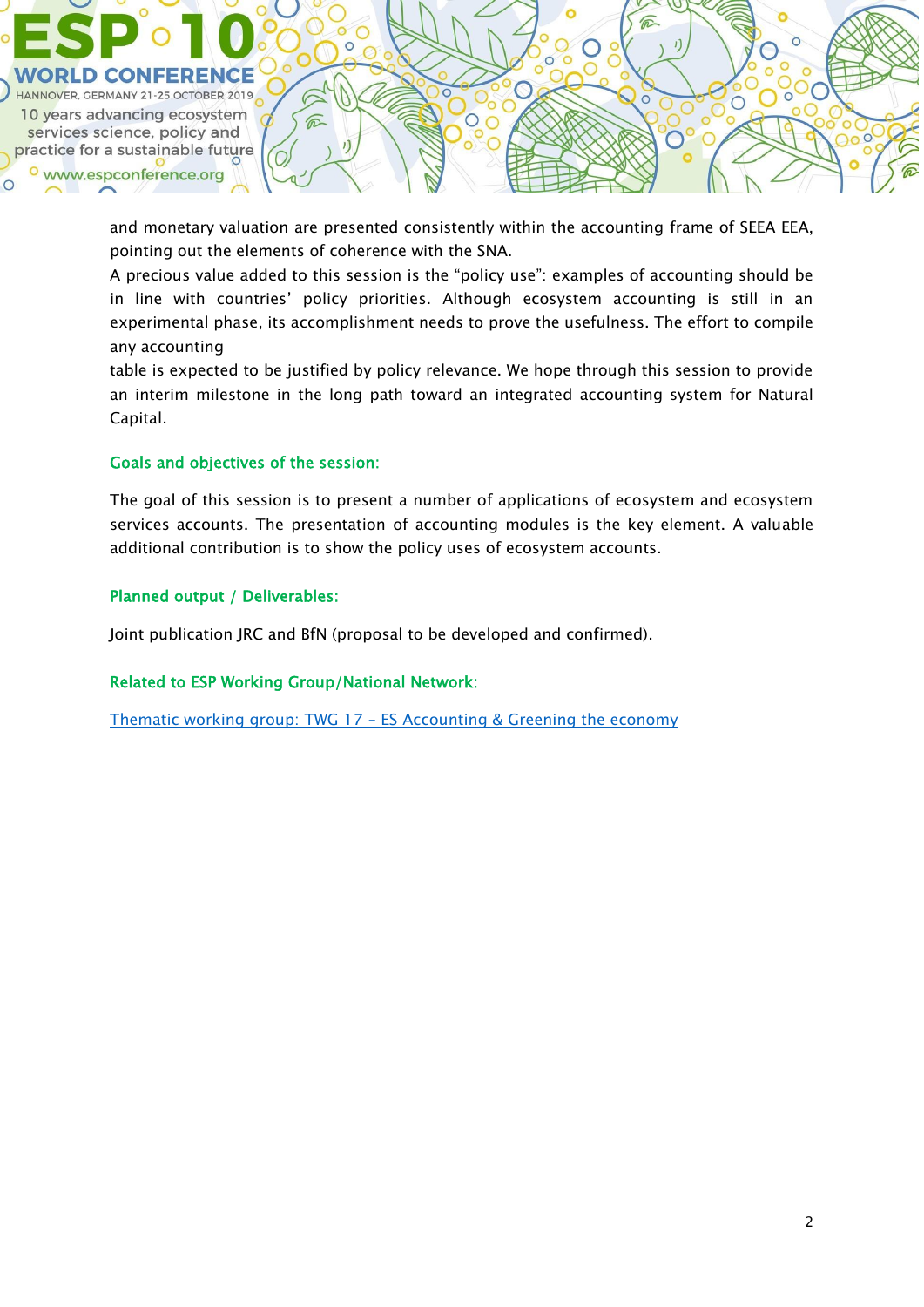

### **II. SESSION PROGRAM**

Date of session: Thursday, 24 October 2019 Time of session: 13:30 – 18:00

### Timetable speakers

### Chair: Beyhan Ekinci

| <b>Time</b>     | <b>First name</b> | <b>Surname</b>       | <b>Organization</b>                                                           | <b>Title of presentation</b>                                                                                                                             |
|-----------------|-------------------|----------------------|-------------------------------------------------------------------------------|----------------------------------------------------------------------------------------------------------------------------------------------------------|
| 13:30-13:45     | Sara              | Vallecillo           | Joint Research<br>Centre                                                      | Ecosystem services accounts at<br>the EU level: KIP INCA approach                                                                                        |
| $13:45 - 14:00$ | Jennie            | Wang                 | <b>Statistics</b><br>Canada                                                   | Statistics Canada's application<br>of ecosystem accounts                                                                                                 |
| $14:00 - 14:15$ | Karsten           | Grunewald            | Leibniz<br>Institute of<br>Ecological<br>Urban and<br>Regional<br>Development | Integration of ecosystems and<br>ecosystem services into the<br><b>Environmental Economic</b><br>Accounts in Germany -<br>foundations and first examples |
| $14:15 - 14:30$ | loanna            | Grammatikop<br>oulou | Czechglobe                                                                    | Progressing with ecosystem<br>accounting at national scale; the<br>case of Czech Republic                                                                |
| 14:30-14:45     | Pablo             | Campos               | Instituto de<br>Políticas y<br><b>Bienes</b><br>Públicos                      | Ecosystem accounting:<br>experimental application of SNA<br>and SEEA-EEA Models A and B<br>to Holm oak open woodlands in<br>Andalusia-Spain              |
| 14:45-15:00     | Megan             | Nowell               | Norwegian<br>Institute for<br><b>Nature</b><br>Research                       | Applying urban ecosystem<br>accounting to municipal policy<br>and planning                                                                               |

### Chair: Alessandra La Notte

|                         |          |               | Ecosystem accounting for coastal  |
|-------------------------|----------|---------------|-----------------------------------|
| $16:30 - 16:45$ Anthony | Dvarskas | University of | and marine areas: Application and |
|                         |          | Marvland      | lessons learned from New York,    |
|                         |          |               | USA                               |
|                         |          |               |                                   |

 $\overline{\circ}$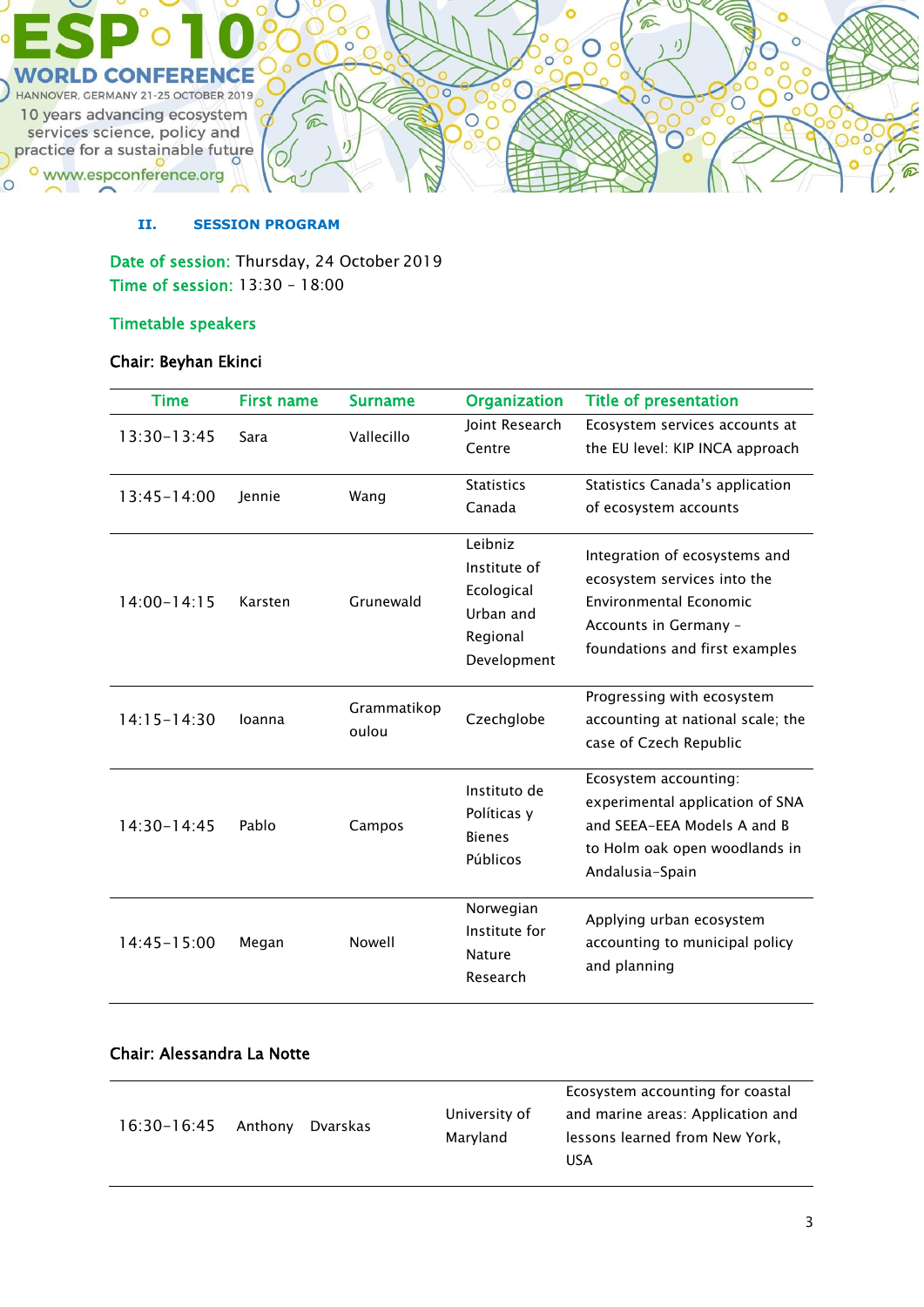

| $16:45 - 17:00$ | Soile  | Oinonen   | Finnish<br>Environment<br>Institute               | Marine ecosystem accounts to<br>support sustainable marine<br>management in the Baltic Sea |
|-----------------|--------|-----------|---------------------------------------------------|--------------------------------------------------------------------------------------------|
| $17:00 - 17:15$ | Stoyan | Nedkov    | <b>Bulgarian</b><br>Academy of<br><b>Sciences</b> | Modelling water regulation in<br>support of ecosystem accounting<br>in Bulgaria            |
| $17:15 - 17:30$ | Tuija  | Lankia    | Natural<br>Resources<br>Institute<br>Finland      | Outdoor recreation in ecosystem<br>service accounting: pilot accounts<br>from Finland      |
| $17:30 - 17:45$ | Steven | King      | World<br>Conservation<br>Monitoring<br>Centre     | Integrated Accounting for Wildlife<br>Watching Tourism in Uganda                           |
| $17:45 - 18:00$ | Sofya  | Solovyeva | Lomonosov<br><b>Moscow State</b><br>University    | Valuing biodiversity and ecosystem<br>services: Russian context                            |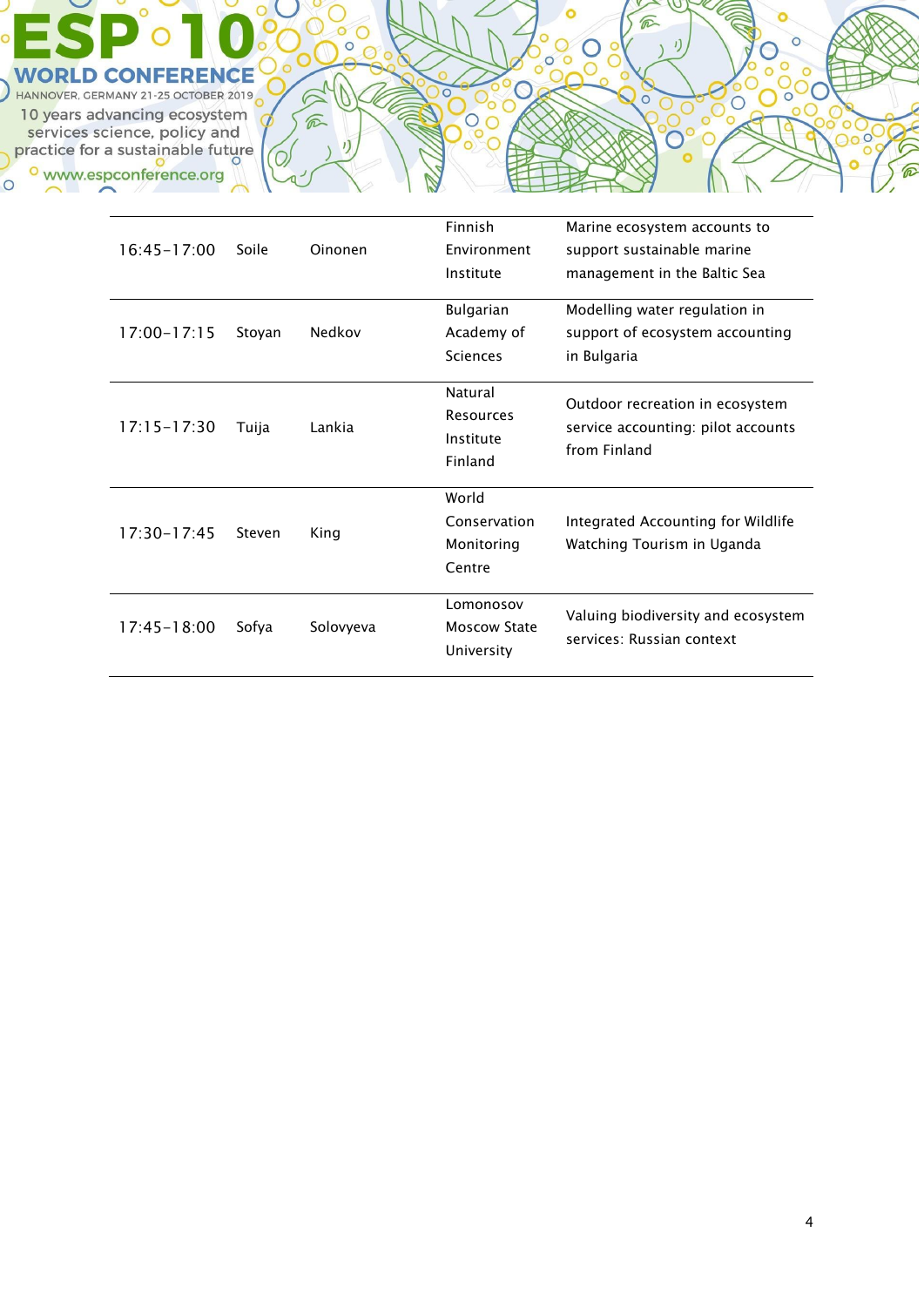

#### **III. ABSTRACTS**

*The abstracts appear in alphabetic order based on the last name of the first author. The first author is the presenting author unless indicated otherwise.*

1. Type of submission: Invited speaker abstract

Session only allows invited speakers

## Applying urban ecosystem accounting to municipal policy and planning

First author: David N. Barton Other author(s): Zofie Cimburova, Alexander Venter, Megan Nowell, Benno Dillinger Presenting author: Megan Nowell Affiliation: Norwegian Institute for Nature Research (NINA), Norway Contact: david.barton@nina.no

The SEEA EEA revision has struggled with recommendations for urban ecosystem accounts because they are highly modified landscape mosaics where it is difficult to identify ecosystem boundaries, to distinguish extent from ecosystem condition, to identify services from the 'natural' part of a highly modified system, and to price municipal ecosystem utilities which are open access or provided at cost.

In this paper we argue that a further limitation is lacking demonstration of the policy relevance of ecosystem accounting to municipal governments. Municipalities are not required to generate statistics on greenspace contribution to the city economy, as a national statistical agency would be if/when SEEA EEA became a UN accounting standard. Only the largest cities will have the technical capacity to compile the biophysical information necessary. Our experience is that even large cities will show subsidiary interest in accounting tables, primarily wanting to know how biophysical and monetary accounting information could be used to inform municipal planning and assessment.

In this paper we offer a series of examples of how Oslo municipality is using, or could use, information from extent condition, ecosystem service supply and monetary use accounts for different local impact and planning needs (Fig.1). What types of spatial, sector and temporal disaggregation are useful? The paper documents use and conditions accounts for urban green and tree canopy in Oslo. It provides examples of using this information for assessing (i) loss of large trees on private land due to urban densification, (ii) assessing recreation impacts of clear cuts in peri-urban forests, (iii) valuing ecosystem services from municipal trees to justify annual budget allocation to tree management, assessing the urban heat island effect of tree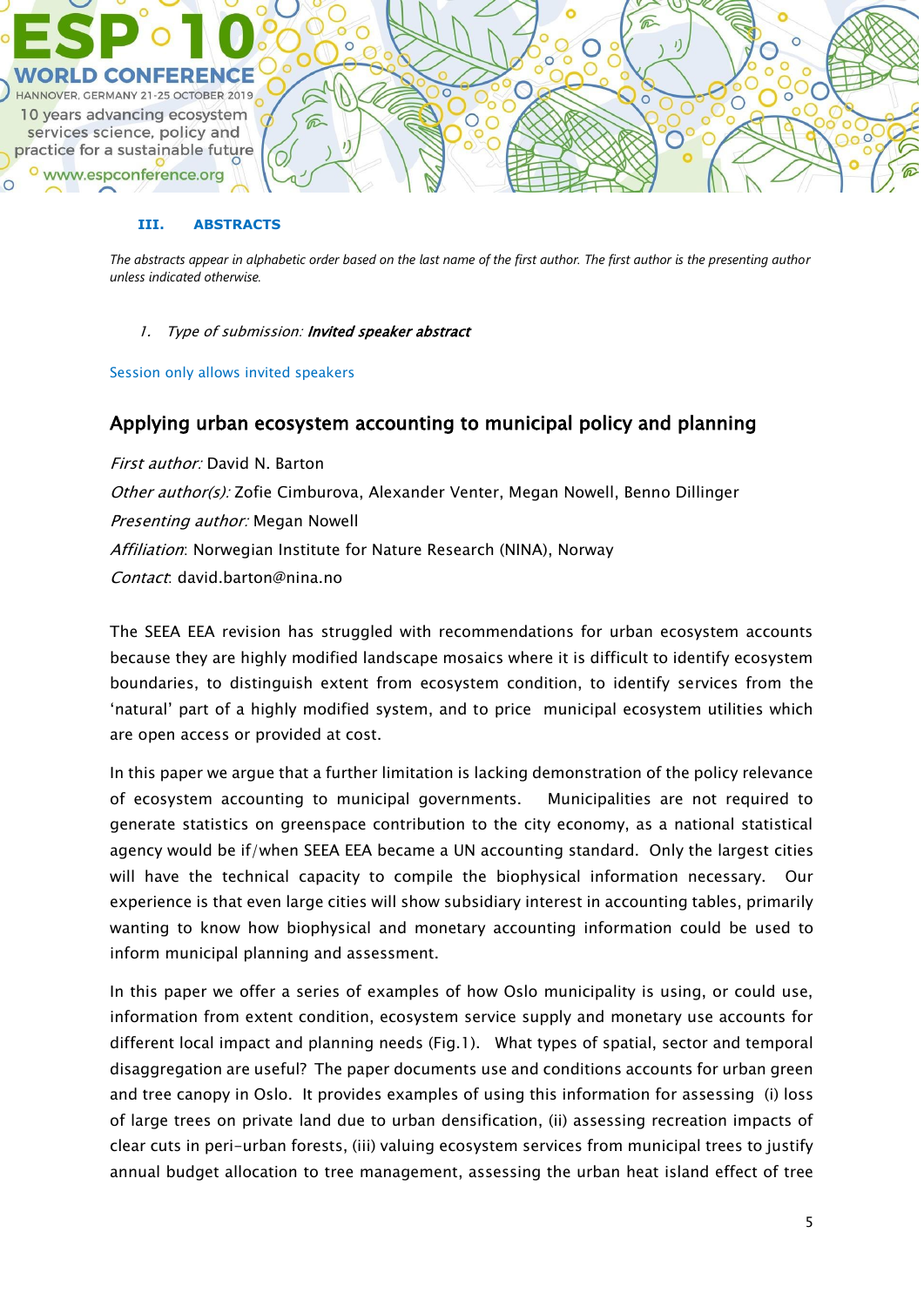

canopy, (vi) calculating a utility fee for trees, (v) justifying tree liability calculations, and (v) raising awareness about the capital asset value of urban trees.

Keywords: Urban ecosystem accounting, municipal planning, decision-support

### 2. Type of submission: Invited speaker abstract

Session only allows invited speakers

Ecosystem accounting framework applications: refined SNA and SEEA-EEA versus the simplified Agroforestry Accounting System in holm oak woodlands in Andalusia-Spain

### First author: Pablo Campos

Other author(s): Alejandro Caparrós, Jose L. Oviedo, Paola Ovando, Alejandro Álvarez, Bruno Mesa

Affiliation: Spanish National Research Council (CSIC), Institute for Public Goods and Policies, Spain

Contact: pablo.campos@csic.es

The scientific debate on how to make visible the linkages between the standard System of National Accounts (SNA) and its ongoing satellite System of Environmental Economic Accounting-Experimental Ecosystem Accounting (SEEA-EEA) is a challenge which is still pending. In previous publications we measured selected ecosystem accounting variables associated with Mediterranean forests and woodlands at market prices and simulated exchange prices in terms of ordinary net value added (NVA), ecosystem services (ES), environmental asset (EA), changes in environmental asset (CEA) and environmental income (EI) based on the Agroforestry Accounting System (AAS). In this study, we applied 'own refined SNA' (rSNA) and SEEA-EEA (rSEEA-EEA) and a simplified AAS (sAAS) to measure the aforementioned environmental variables at basic and social prices for 15 economic activities considered in 1,408 thousand hectares of the predominantly mixed Holm oak open woodlands (HOW) in Andalusia-Spain. We incorporate the government institutional sector in the rSNA and environmental income in the rSNA and rSEEA-EEA. The government is perceived as the collective owner of public economic activities. Our objectives are to measure and discuss consistencies in total environmental incomes accruing from the results of the ecosystem accounting frameworks applied to HOW. The discrepancies in government institutional sector ecosystem services between rSEEA-EEA and sAAS are due to the omission in the former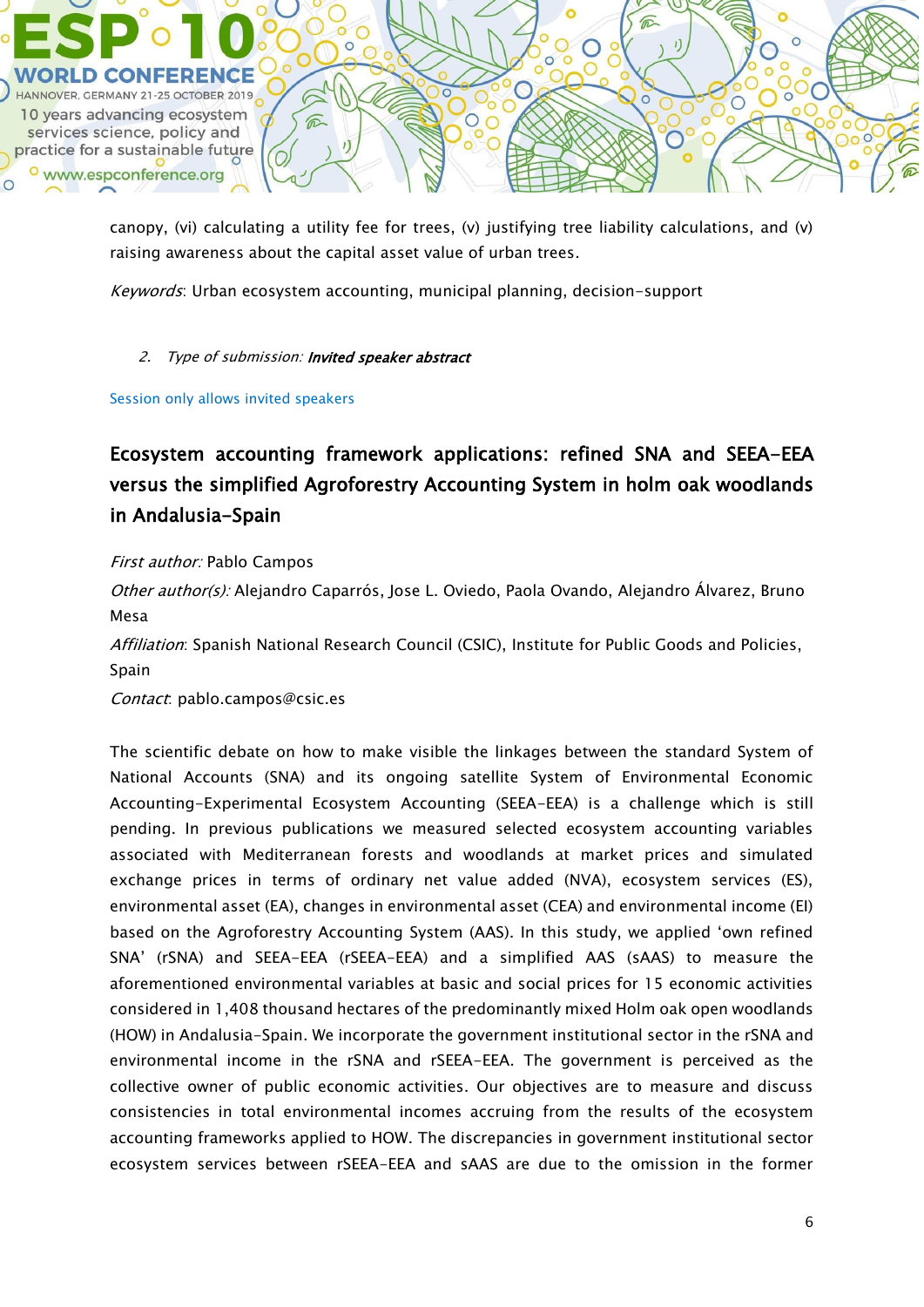

ecosystem accounting approach of the public farmer voluntary opportunity cost and government manufactured costs incurred in the supply of ordinary public products enjoyed free by the consumers. The most outstanding findings of this study are, firstly, that the EI of individual products for the period valued at social prices corresponds with the sustainable economic ecosystem services (except for private amenity), and according to the HOW scheduled modeling of future resource management, the EI also shows physical sustainability of individual natural base products. The ES and the EI of individual market products have the same values, whichever the ecosystem accounting framework applied. This is not the case with the ecosystem services of public products without market prices, due to the fact that rSNA estimates these products at production cost and rSEEA-EEA do not consider the total manufactured costs of the free ordinary final public products.

 $\bigcap$ 

 $\subset$ 

 $\bigcirc$ 

Keywords: Ordinary environmental net operating margin, ecosystem services, changes in environmental asset, environmental net worth, environmental income

#### 3. Type of submission: Invited speaker abstract

Session only allows invited speakers

# Ecosystem accounting for coastal and marine areas: Application and lessons learned from New York, USA

First author: Anthony Dvarskas

Affiliation: Stony Brook University, School of Marine and Atmospheric Sciences, United States of America

Contact: anthony.dvarskas@stonybrook.edu

Recent international efforts have focused on the development of metrics to supplement or adjust Gross Domestic Product (GDP) to better account for the broader environmental and social impacts of economic development. In this regard, the United Nations System of Environmental-Economic Accounting, through its Experimental Ecosystem Accounting (EEA) work, is developing a standardized approach to accounting for the value of ecosystem services generated by ecosystems and documenting the relationships between ecosystem services and economic activity. Limited examples exist of the application of the EEA approach to coastal and marine habitats. The purpose of the current research is therefore to develop a pilot process for applying the EEA within a coastal area, using New York's coastal waters as a target geography. The research focuses on a subset of priority ecosystem service benefits for the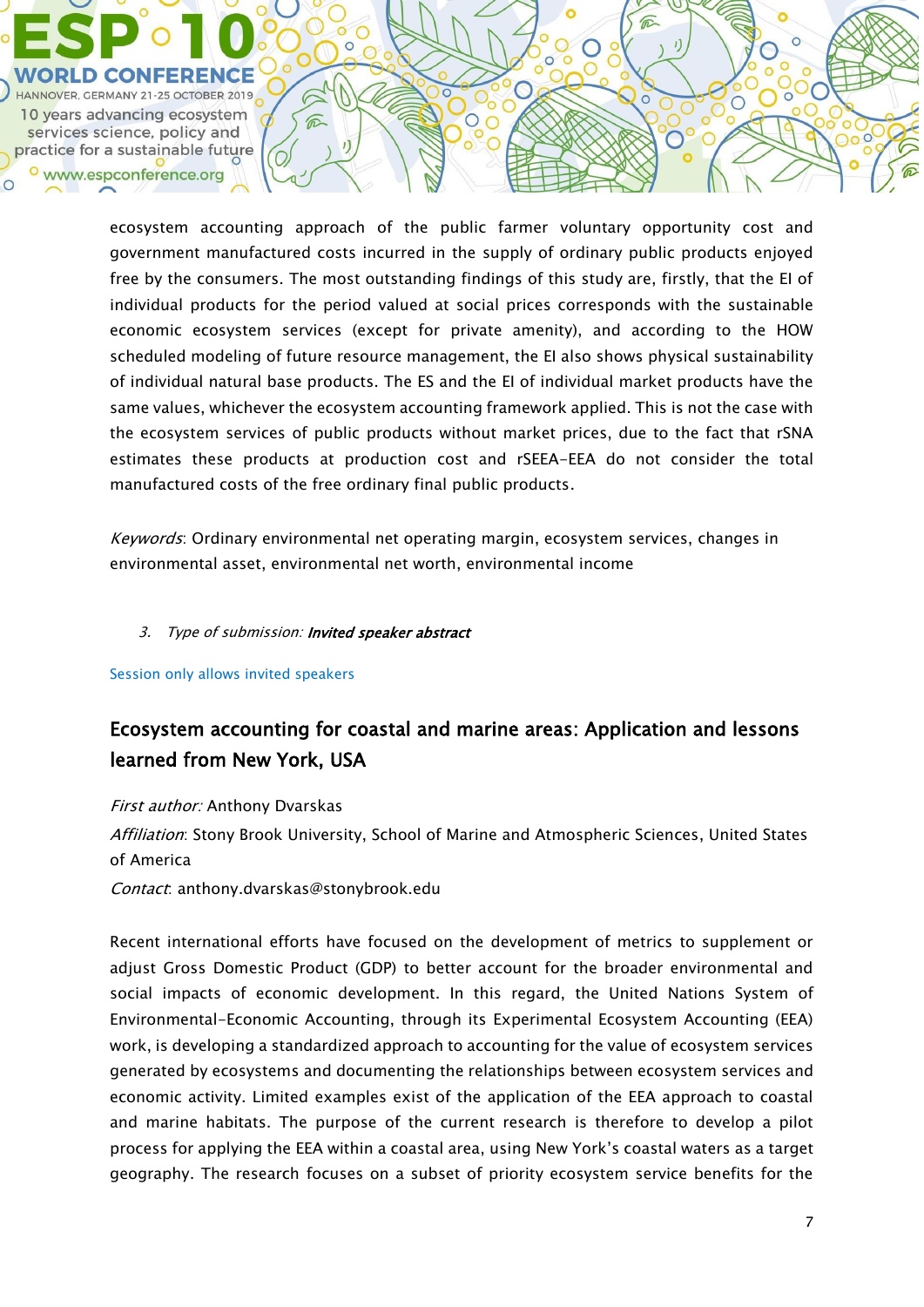

region—recreational use of coastal areas and recreational and commercial fishing. Indicators of ecosystem condition and ecosystem services are proposed, drawing from previous academic literature and ongoing monitoring plans for the region, data are compiled for the study site, and population of EEA tables as proposed by the United Nations is undertaken. Results indicate significant data gaps for marine and coastal areas that may limit the immediate ability to fully compile these ecosystem accounts. However, based on identified data gaps and implementation challenges, the process undertaken at the pilot site provides guidance for iterative approaches to developing coastal and marine accounts and potential future research activities. Recommendations are also provided for connecting the ecosystem services to industrial and product classifications.

 $\subset$ 

 $\bigcirc$ 

Keywords: Marine, coastal, fisheries, beach recreation, accounting

#### 4. Type of submission: Invited speaker abstract

Session only allows invited speakers

# Progressing with ecosystem accounting at national scale; the case of Czech Republic

First author: Ioanna Grammatikopoulou Other author(s): Dava Vačkářů Affiliation: Global Change Research Institute of the Czech Academy of Sciences, Prague, Czech Republic, Greece Contact: grammatikopoulou.i@czechglobe.cz

In Czech Republic the policy need for developing ecosystem accounting has been recently highlighted in the updated version of the National Biodiversity Strategy for 2016–2025. In light of these, several activities were launched under the aim, first, to initiate a discussion with respect to ecosystem accounting and, second, to proceed to applications of accounts in line with the System of Environmental-Economic Accounting (SEEA) framework. These activities were initiated within a 2-year research project in "Developing and testing experimental ecosystem accounting in the Czech Republic" (2016-2017). This project concluded into developing a methodological protocol for ecosystem accounting. Pilot accounts were also compiled with special focus on ecosystem extent, condition accounts, and monetary asset accounts. Ecosystem extent accounts revealed, for the period 2006-2012, a shift towards more "natural" land cover types. Ecosystem condition accounts showed an improvement based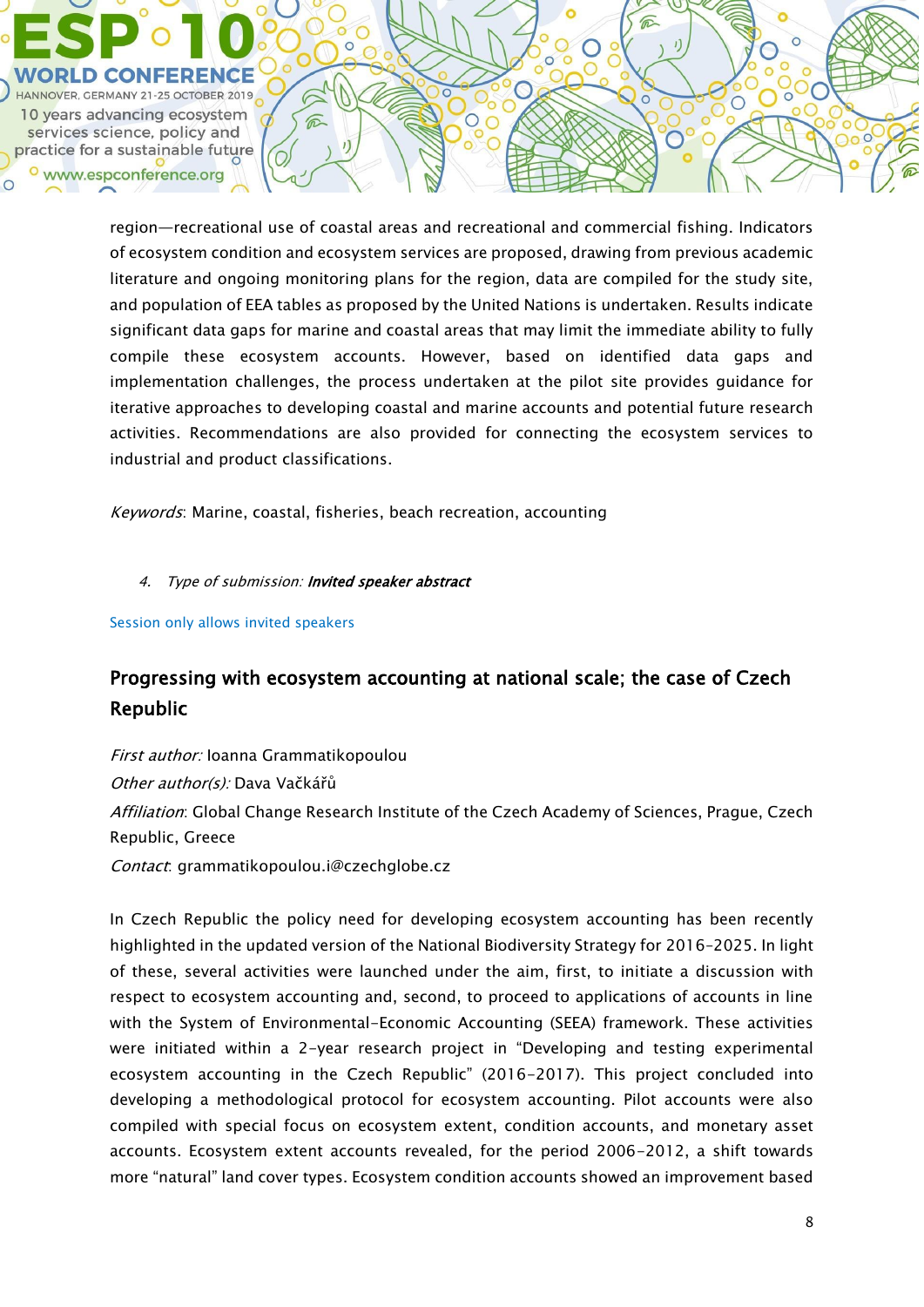

on the positive changes of the Mean Species Abundance indicator. In monetary terms ecosystem assets presented a net gain of EUR 4 billion in present value terms during 2006– 2012. The positive change was caused mainly by the transformation of arable land into pastures and by the increase of forested areas. The progress remains still at an infant state and hence policy needs, priorities, identification and assessment of available data (and related data gaps) will be further examined. In the forthcoming years Czech Republic plans to develop more thoroughly ecosystem accounts, including ecosystem asset, ecosystem extent and supply and use ecosystem services accounts at national scale. The exact area of interest will be clarified through consultation with stakeholders such as Czech Statistical Office, Ministry of Environment, Czech Nature Conservation Agency and other relevant institutions. Furthermore special attention will be placed on the use of the benefit transfer method as a potential alternative valuation method that would facilitate applications of ecosystem accounting at national scale and its pilot use in valuing forest ecosystem services.

 $\subset$ 

 $\bigcirc$ 

Keywords: ecosystem accounting, extent accounts, monetary asset, supply and use ecosystem services account

### 5. Type of submission: Invited speaker abstract

Session only allows invited speakers

# Integration of ecosystems and ecosystem services into the Environmental Economic Accounts in Germany – foundations and first examples

First author: Karsten Grunewald

Other author(s): Beyhan Ekinci, Jesko Hirschfeld, Burkhard Schweppe-Kraft, Ralf-Uwe Syrbe, Roland Zieschank

Affiliation: Leibniz Institute of Ecological Urban and Regional Development, Germany Contact: k.grunewald@ioer.de

Our economic and social activities are constantly putting pressure on our ecosystems, changing their condition and their capacity to produce the services we desire in a sustainable manner. Against this background, the integration of ecosystems and their services in the national economic accounts seems necessary since it offers considerable potential for improving political steering capacities. In Germany this is a policy driven process.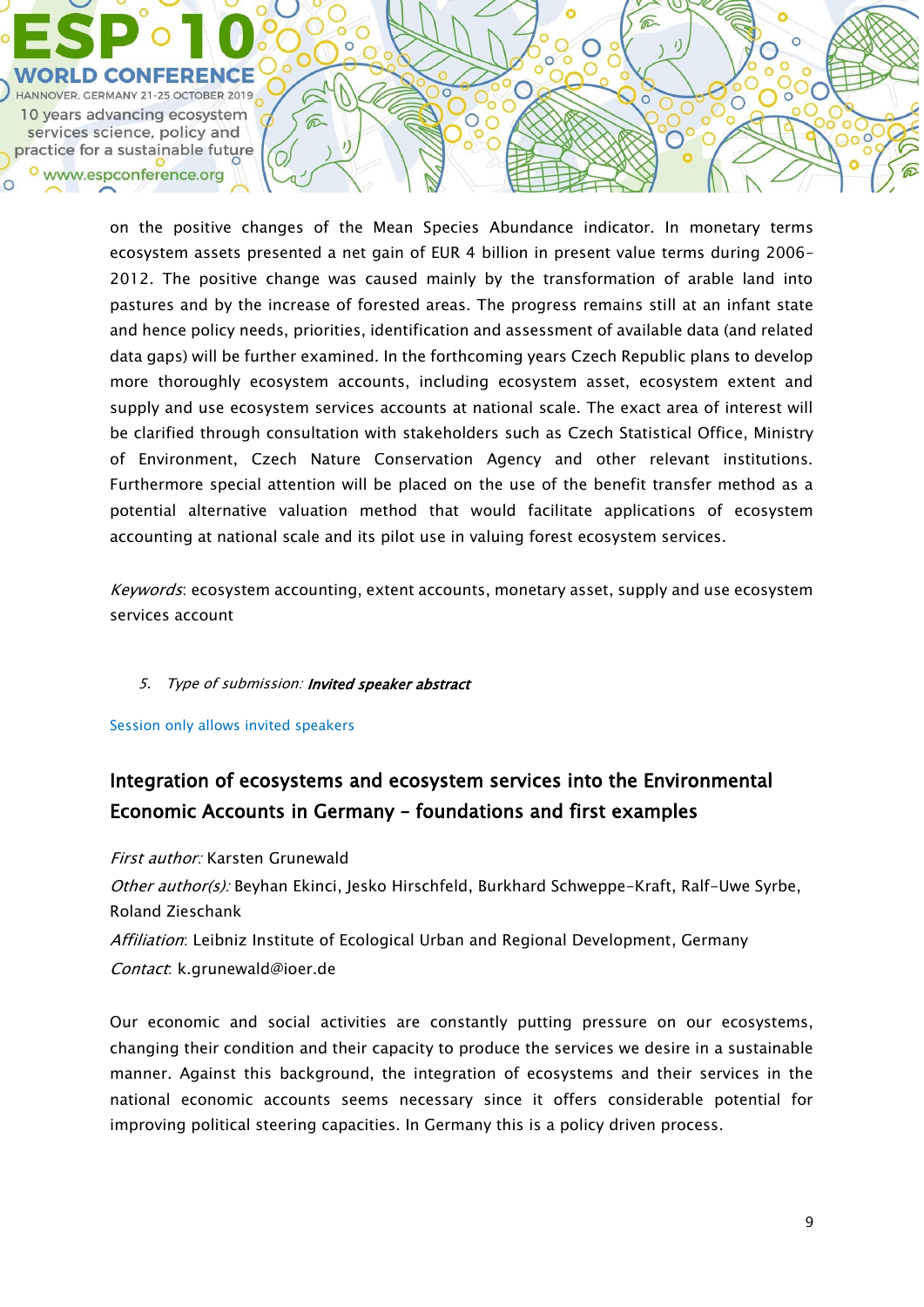

Our presentation explains methodological foundations of the ecosystem accounting in Germany following international Guidelines (UNSD). On the hand of two case studies (initial accounts) we discuss types and units of accounts, the assessment and valuation techniques as well as preliminary results. Finally we explain the foreseen policy uses of the accounts as well as ongoing steps.

Keywords: Biodiversity, Economical assessment, Ecosystem accounting, Germany, Natural capital

6. Type of submission: Invited speaker abstract

Session only allows invited speakers

## Integrated Accounting for Wildlife Watching Tourism in Uganda

**First author: Steven King** 

Other author(s): Mark Eigenraam, Claire Brown, Carl Obst, Godwin Kamugisha, Francis Ogwal, Ronald Kaggwa, Margaret Nakirya Affiliation: UNEP-WCMC, Netherlands

Contact: steven.king@unep-wcmc.org

The tourism industry is the highest foreign exchange earner in Uganda, contributing US\$ 1.9 billion to Uganda's GDP (7.3%) and employing 6% of her labour force (2017/18). A key motivation for tourists visiting Uganda is to observe iconic species and habitat, such as gorillas, chimpanzees, lions, elephants, lakes and forests. However, Ecosystem Accounts for Uganda published in 2017 reveal significant reductions in the extent of suitable habitat for Elephants (-103,735 ha) and Chimpanzees (-72,326 ha) between 2005 and 2015.

The Uganda Green Growth Development Strategy (UGGDS) acknowledges the risk such declines in natural capital (ecosystems) pose to tourism and other sectors. In response, it targets natural capital management as a catalytic investment area. The Tourism and Wildlife Sector is one of four natural capital sectors targeted, with an ambition to quadruple the value of foreign tourism by 2030. The UGGDS also identifies Environmental-Economic Accounts as the fundamental source of information to support policy interventions to achieve natural capital related development targets.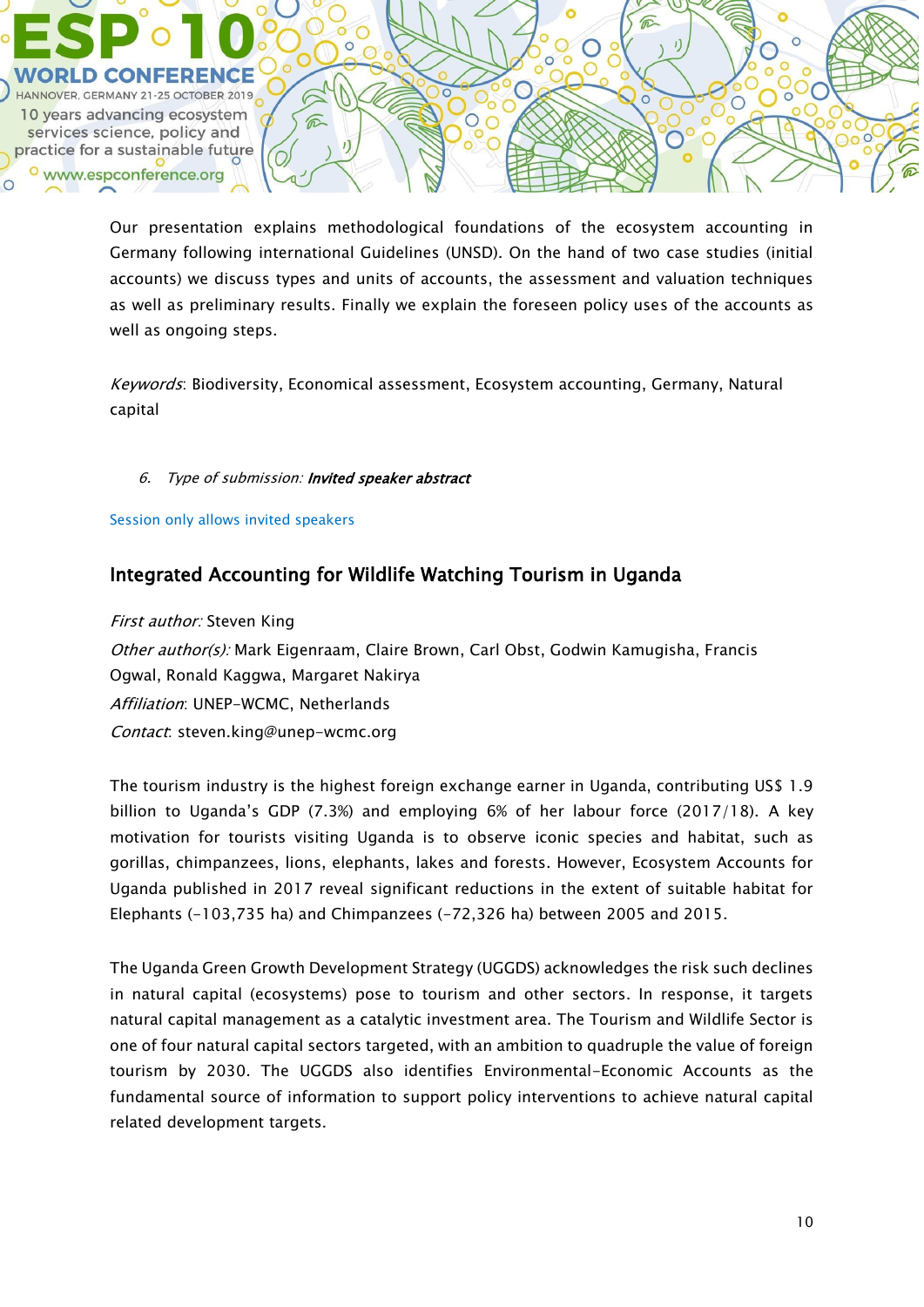

This paper sets out a set of integrated environmental-economic accounts that provide information on the 'Stocks' of natural ecosystems, their iconic species and the 'Flows' of 'enabling wildlife watching tourism' services they provide to the tourism sector (e.g., Uganda Wildlife Authority and Uganda Tourism Board). This tourism sector relies on a healthy stock of ecosystems to supply tourism related goods and services to different consumers, thereby realising value from them (e.g., international tourists visiting protected areas or national tourists engaging in cultural tourism associated with 'totemic' species). By providing this coherent picture of the link between healthy ecosystems and wildlife watching, investments can be targeted towards maintaining ecosystem assets that support wildlife watching tourism, unlocking opportunities to develop tourism and marketing tourism packages in support of the UGGDS. This work is funded by the UK Government's Darwin Initiative.

Keywords: Ecosystems, Tourism, Species, Green Growth

### 7. Type of submission: Invited speaker abstract

Session only allows invited speakers

## Outdoor recreation in ecosystem service accounting: pilot accounts from Finland

First author: Tuija Lankia Other author(s): Marjo Neuvonen, Eija Pouta, Tuija Sievänen, Jukka Torvelainen Affiliation: Natural Resources Institute Finland, Finland Contact: tuija.lankia@luke.fi

Ecosystem accounting is a coherent framework for integrating measures of ecosystems and the flows of services from them with measures of economic and other human activity. Here we focus on the accounting of cultural ecosystem services, particularly nature-based recreation. The aim is to improve national capacity to proceed to the ecosystem accounting by showing gaps and possibilities in existing data and knowledge. We apply the UN SEEA EEA framework for the recreation accounting to test its applicability, and to show how existing national forest and outdoor recreation related data sets can support accounting. The assessment for the supply of recreational resources is based on land use categories and on the data set of public recreation services. We illustrate how the nationwide data collection that provides the estimate of number of recreational visits in nature areas is a solid base for physical measures, and also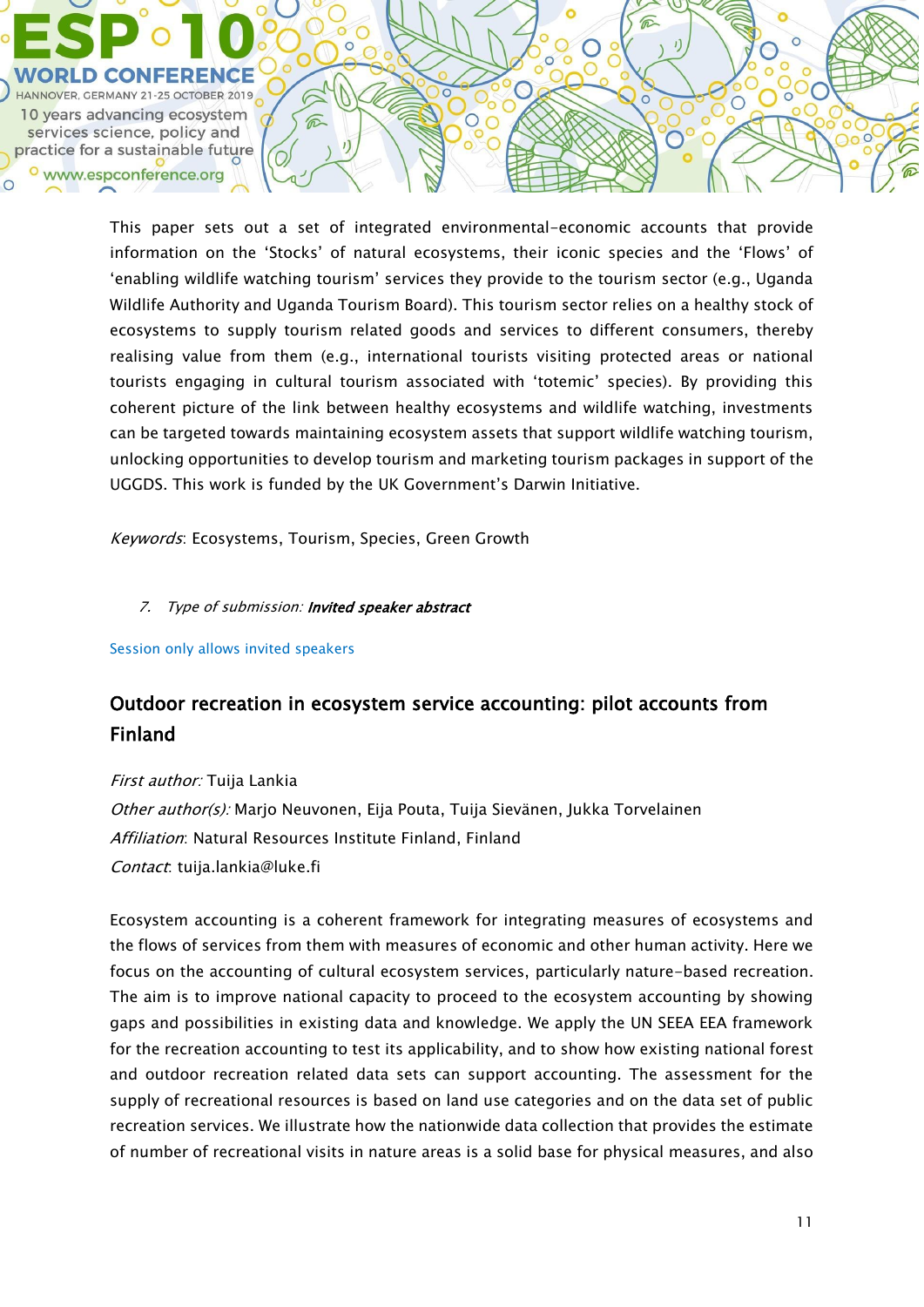

for monetary values of the recreational visits. We identify gaps both in demand and supply data.

Keywords: Ecosystem service accounting, Cultural ecosystem services, Recreation

### 8. Type of submission: Invited speaker abstract

Session only allows invited speakers

## Modelling water regulation in support of ecosystem accounting in Bulgaria

First author: Stoyan Nedkov Other author(s): Bilyana Borisova, Mariyana Nikolova, Desislava Hristova Affiliation: National Institute of Geophysics, Geodesy and Geography - BAS, acad, G. Bonchey str. Bl. 3, 1113, Sofia, Bulgaria Contact: snedkov@abv.bg

The EU Biodiversity Strategy to 2020 provided an important push to the implementation of ecosystem services concept by the initiative for mapping and assessment of ecosystems and their services (MAES) which developed a conceptual framework and guided the countries in their efforts to fulfil the requirements of the strategy. The MAES process in Bulgaria started in 2014 with the preliminary mapping of ecosystems and the next stage was the development of a methodological framework and its implementation through nine mapping projects corresponding to the main ecosystem types in MAES typology. The work on these projects led to the development of knowledge and data which can be used for the next step of the implementation of the strategy i.e. to promote the integration of ecosystem values into accounting and reporting systems at national level. This is also the main scope of the MAIA (Mapping and Assessment for Integrated ecosystem Accounting) project which aims to mainstream natural capital and ecosystem accounting in EU Member States based on the SEEA-EEA framework. Water regulation is considered as one of the main regulating ecosystem services by SEEA-EEA. It includes water retention, storm and high water protection (including flood control) and it is also closely related to erosion and sedimentation control. Although there is some progress in the accounting of water-related regulating services, further development in this area is much needed. The main objective of our work is to apply GISbased modelling of water regulation which could provide the necessary information for different aspects of the water cycle that cannot be extracted through direct measurements. We aim to examine how water regulation can be quantified at different scales and define the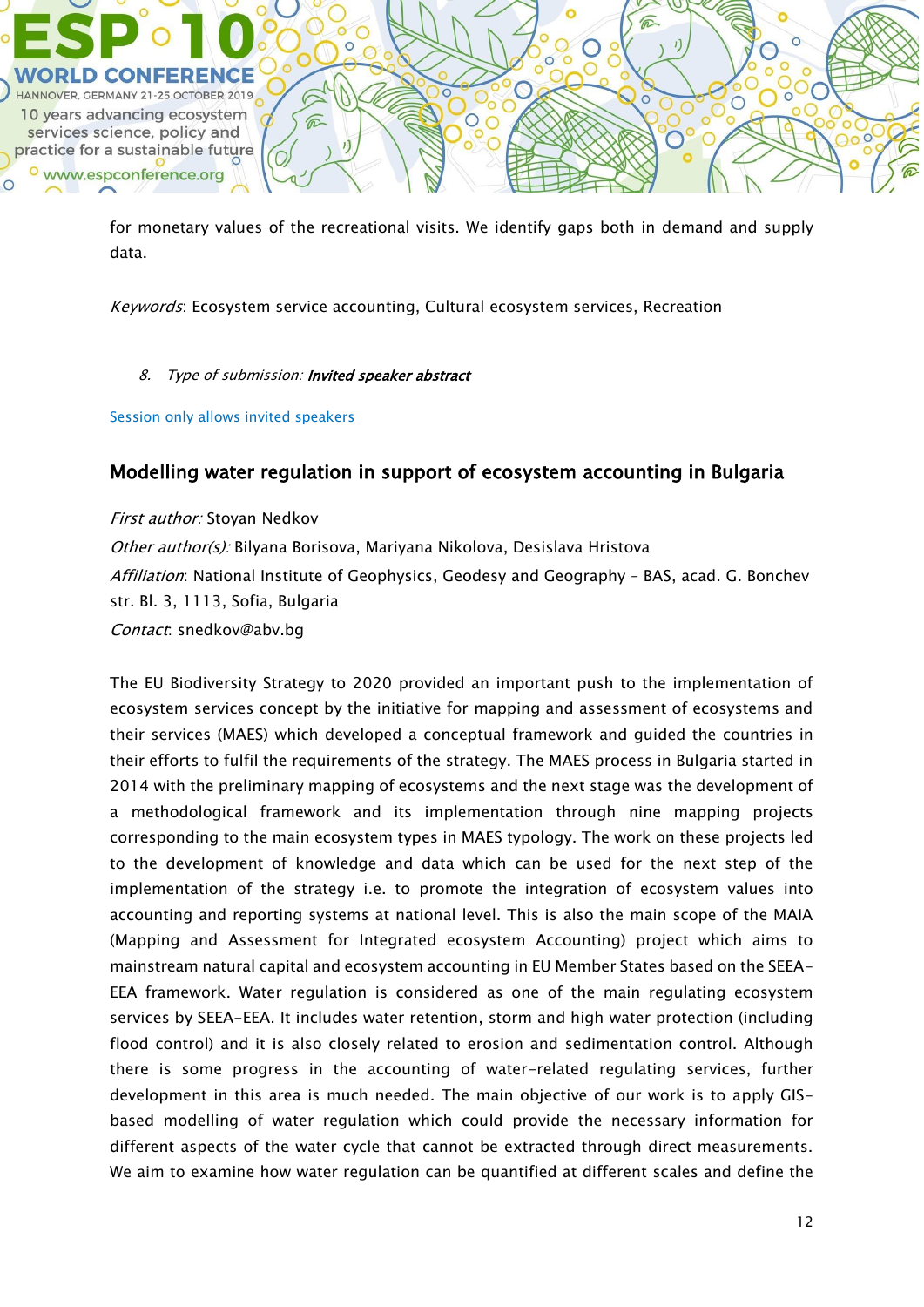

appropriate mapping units for quantification of water regulation appropriate for the need of ecosystem accounting. The methodological approach is based on process-based biophysical modelling with GIS-based hydrologic tool ArcSWAT. This work addresses mainly the physical component of the accounting related to ecosystem extend and services supply. The modelling results in form of Hydrological Response Units (HRU) enable to define the areas of ES supply in high resolution.

Keywords: Extend account, service supply, water regulation, modelling, ArcSWAT

### 9. Type of submission: Invited speaker abstract

Session only allows invited speakers

## Marine ecosystem accounts to support sustainable marine management in the Baltic Sea

First author: Soile Oinonen Other author(s): Susanna Jernberg, Liisa Saikkonen, Elina Virtanen, Kirsi Kostamo, Samuli Korpinen, Markku Viitasalo, Samuli Korpinen Affiliation: Finnish Environment Institute (SYKE), Finland Contact: soile.m.oinonen@ymparisto.fi

Development of marine ecosystem accounts is lagging far behind of those in the terrestrial ecosystems. With the focus on the Baltic Sea, this paper reviews the System of Environmental-Economic Accounting – Experimental Ecosystem Accounting SEEA–EEA guidance against the existing ecosystem models, data and indicators developed to support Marine Strategy Framework Directive (MSFD), Water Framework Directive (WFD) and Maritime Spatial Planning (MSP). The statistical framework is applied to suit the specific Baltic Sea ecosystem properties. The results show how unique data of 160,000 samples on underwater marine species, communities and habitats in Finnish sea areas can be transformed based on trait groupings into functional diversity metrics, and how ecosystem service hotspots (and coolspots) can be identified and assessed using spatial prioritization methods to develop several physical marine ecosystem accounts. State of the art ecosystem valuation methods e.g. Simulated Exchange Value will be applied to existing data sets to illustrate monetary ecosystem accounts. Finally the policy use of the accounts is discussed.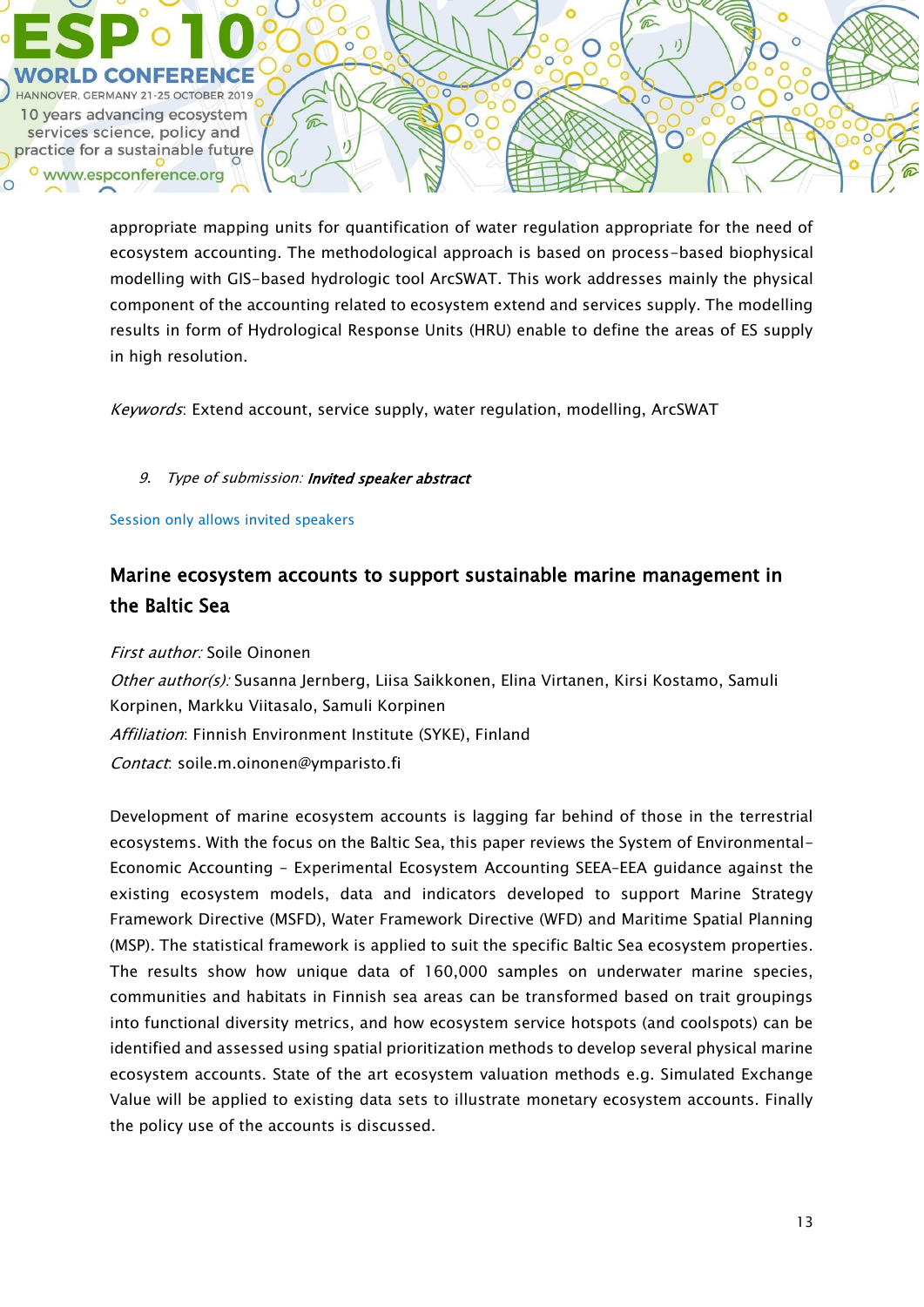

Keywords: Extent account, Condition account, Capacity account, Ecosystem services supply account, economic valuation

### 10. Type of submission: Invited speaker abstract

Session only allows invited speakers

## Valuing biodiversity and ecosystem services: Russian context

First author: Sofya Solovyeva Other author(s): Sergey Bobylev Affiliation: Moscow State University, Russian Federation Contact: solovyevasv@gmail.com

Over the past 20 years the problems related to ecosystem services have been reflected in scientific developments and in official conceptual documents of the RF. Ecosystem services and payments for these services have become important in the economic and political parts of these documents.

The authors give an overview of economic research in the field of identification and economic valuation of ecosystem services in Russia. The main approaches to the definition of ecosystem services and their adequate economic evaluation in the regions of Baikal, Altai, the Far East and many other territories in Russia are analyzed. Most calculations were based on the concept of total economic value. Direct use value of ecosystem services was estimated as the sum of benefits derived through tourism development, limited wild crop gathering, recreational fishing, firewood collection, water use. educational, and other services.

Case studies of Kamchatka Nature Reserves, Baikal region and other protected areas demonstrate that the main part of economic value is indirect use value, which is associated with the role of these areas in regulating local and global environmental processes — carbon storing, air purification, protection of habitats and populations of endangered and commercial species, flow regulation.

The cost of existence, or non-use value of protected areas was measured as residents' and visitors' «willingness to pay» for the existence and conservation of Kamchatka Kronotsky Reserve, South-Kamchatka Sanctuary, Baikal protected areas.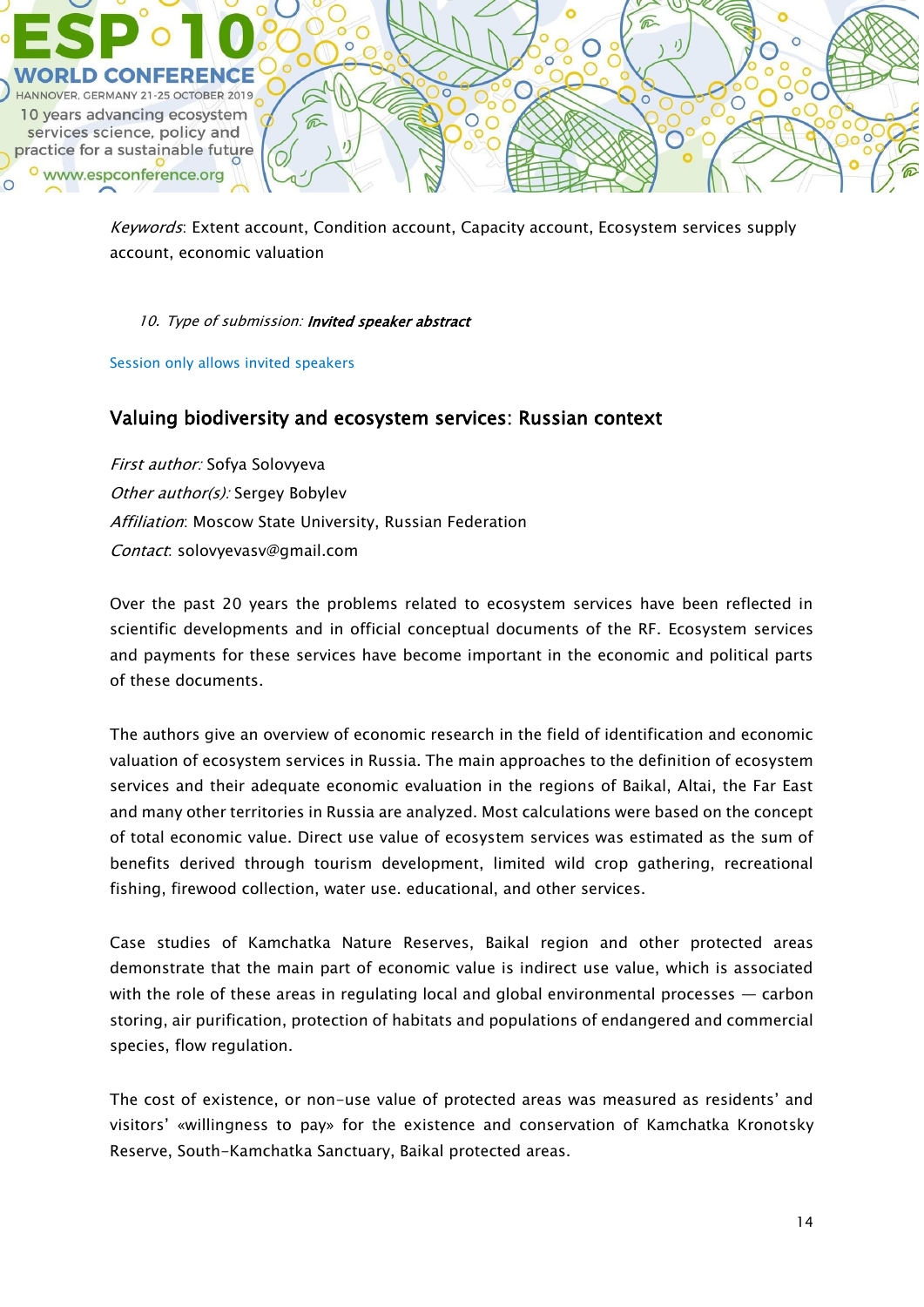

The authors present the attempts to create a Russian classification of ecosystem services, as part of the prototype of the national report "Ecosystem Services of Russia: Volume 1 – Services of Terrestrial Ecosystems" produced with the support of the TEEB-Russia project. The TEEB-Russsia 2 report "Assessment of biodiversity and ecosystem services in the Russian Federation - management principles and international processes" is scheduled ready in November 2019. A new section on economic assessments of ecosystem services at the national level is planned to be included in the report. As a result of the implementation of the TEEB-Russia-1 and TEEB-Russia-2 projects, by 2020 a basis will be formed for the methodical development of a national system for the assessment and monitoring of ecosystem services in Russia.

€

 $\bigcirc$ 

The current and foreseen policy uses are identified as economic assessment of the benefits of monetarization from ecoservices at the national and regional levels; "сapitalization" of ecosystem contributions based on various payment mechanisms for ecosystem services; and the formation of financial mechanisms to support Russian regions with large ecosystem capital.

Keywords: ecosystem services; classification of ecosystem services; economic assessment of ecosystem services; the regions of Baikal, Altai, the Far East of Russia; financial mechanisms for ecosystem services

#### 11. Type of submission: Invited speaker abstract

Session only allows invited speakers

## Ecosystem services accounts at the EU level: KIP INCA approach

First author: Sara Vallecillo Other author(s): Alessandra la Notte, Joachim Maes Affiliation: European Commission - Joint Research Centre, Ispra, Italy Contact: sara.vallecillo@ec.europa.eu

Ecosystem services accounts are a useful tool that provides relevant information on the role of ecosystems in delivering services and the society in using and benefiting from them. The 7th Environment Action Program and the Biodiversity Strategy to 2020 of the European Union (EU) include objectives to develop natural capital accounting in the EU. In this sense, the European Commission has set the Knowledge and Innovation Project on an Integrated system for Natural Capital and ecosystem services Accounting (KIP INCA), with the aim to develop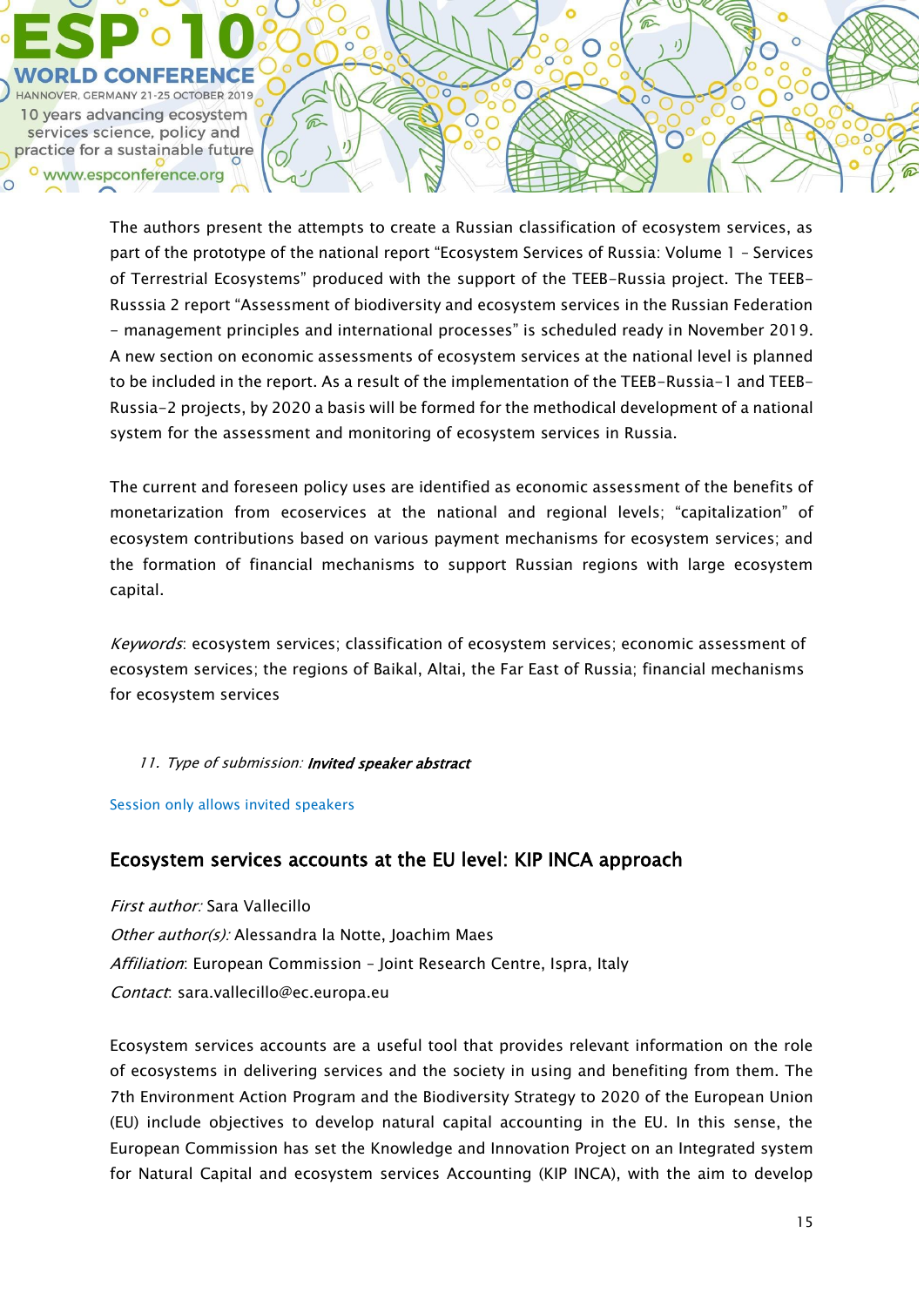

accounts of ecosystems and their services at the EU level. This paper presents the accounting workflow for ecosystem services adopted by the KIP INCA. This includes: 1) The biophysical assessment of ecosystem services; 2) Monetary valuation and 3) Compilation of accounting tables. Supply and use tables are presented for the six ecosystem services assessed to this point: crop provision, timber provision, global climate regulation, crop pollination, flood control and nature-based recreation. Supply table shows woodland and forest, followed by wetlands as the ecosystem types with higher value from the ecosystem services point of view. Analyses of changes over time (years 2000, 2006 and 2012) show an overall increase of the values of ecosystem services, mainly due an increase in the demand for them. We also discuss advantages and disadvantages of adopting a fast-track approach based on official statistics or accounting strategies that are based on spatial models. The development of the experimental ecosystem services account makes a significant contribution to the further development of the technical recommendation for ecosystem services accounts.

Keywords: accounting tables, official statistics, spatial models, drivers of changes, monetary value

## 12. Type of submission: Invited speaker abstract

Session only allows invited speakers

# Statistics Canada's application of ecosystem accounts

First author: Jennie Wang Other author(s): François Soulard, Mark Henry, Marcelle Grenier, Jessica Andrews Affiliation: Statistics Canada, Canada Contact: jennie.wang@canada.ca

Statistics Canada is working to implement System of Environmental-Economic Accounting – Experimental Ecosystem Accounting (SEEA – EEA). This presentation will highlight some of the data and tables the organization has produced to date, including tables on ecosystem extent and condition, land and water and a brief overview of the main data sources and techniques. It will also discuss some of our initial work on developing ecosystem service accounts, including reporting on marine and forest provisioning services, beneficiaries of cultural services such as recreation and tourism, and monetary estimates of the value of recreation services provided by a national park. We will discuss potential areas targeted for further research, such as carbon sequestration services from forests and ecosystem services provided